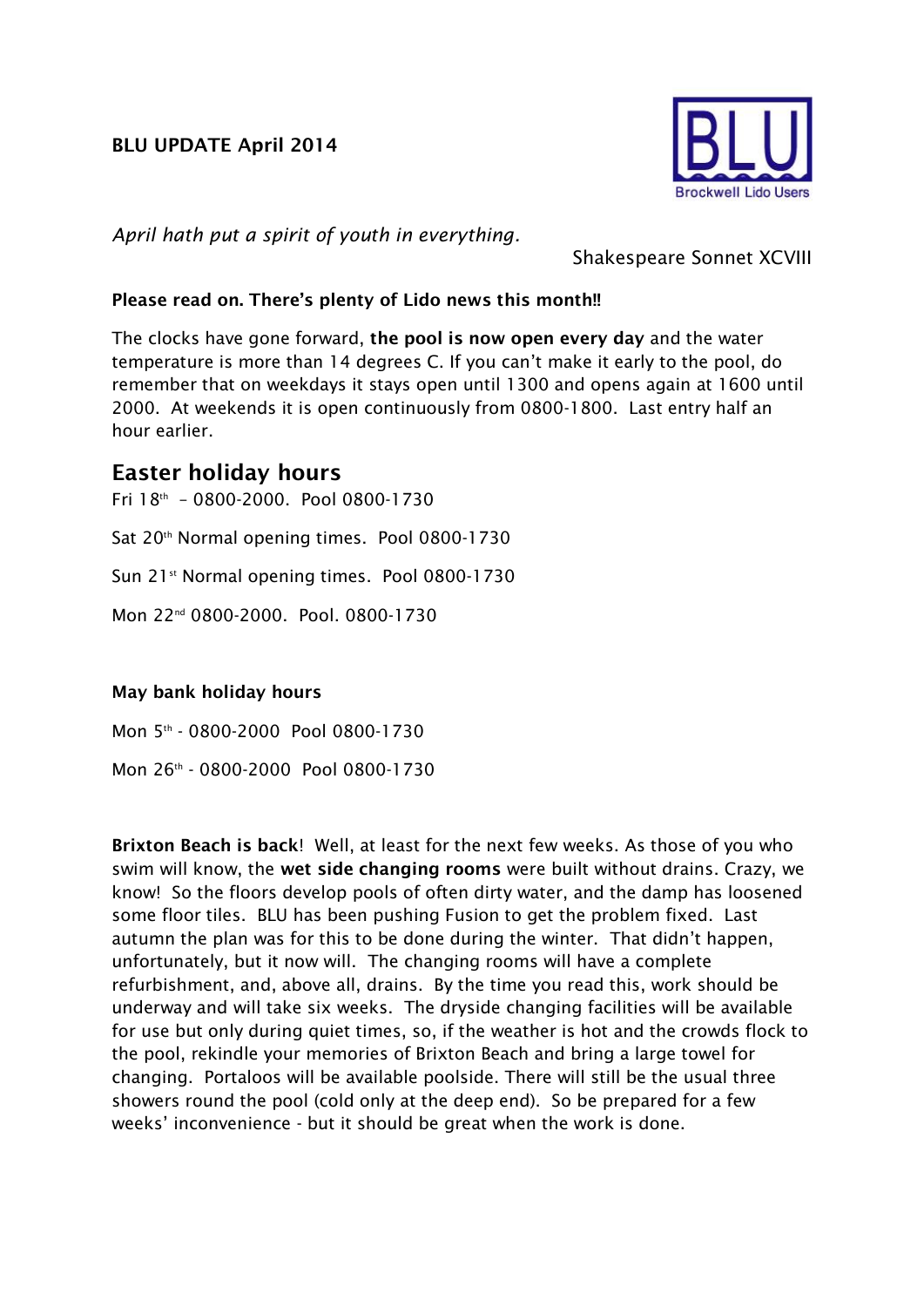At long last the **car park** regulation scheme was launched on 1st April and has not been treated as a joke. It has been very successful so far, with disabled bays being clear for genuine users, and commuters absent. Another issue BLU has been actively campaigning about for years and we are delighted that action has been taken. B ut do remember, as well as disabled bays, you must not park in motorcycle bays or in areas not marked out as a parking space, otherwise you may receive a parking charge.

**Are you over 50?** Do you wish there were more **classes** tailored to your needs? Or maybe you are recovering from injury, or pregnant, or post-natal? Or just new to group exercise classes? Or just looking for a "gentle" class. Please let BLU know if you would be interested in such a class; give us an idea of what sort of class would suit your needs and what such a class might be called to attract interest.

We raised several issues to do with the **gym and spa** at our latest monthly meeting with Clare, General Manager, and we look forward to action in these areas. We have also asked for a general **clean-up** around the pool, including sprucing up the decking and clearing all rubbish, and this should be completed very soon. Clare has promised that water temperatures will be featured on screens in reception, once they are working again.

Fusion tells us that, because of the lack of storage space, **lost property** is only kept for seven days before being discarded. So don't leave it too long to claim your mislaid swimsuit or trainers.

**Thanks** to Fusion for extending pool opening hours during the winter swim season, in response to requests on two lovely warm days.

The **Brockwell Icicles** recently fielded an eight-strong, all girl team at the Winter Swimming World Championships in Rovaniemi, right on the Arctic Circle in Finnish Lapland! The swimming area consisted of a 25m-long oblong cut into the frozen river, with water temperatures at minus 1C - quite a contrast to the 14 degree balmy waters at Brockwell of late. Over three days of racing, they put in a respectable performance against over 1,200 competitors from across the globe most notably Talya Tibbon coming 4th in the 50m freestyle and Clare Reynolds 12th in the 25m breaststroke in their age categories. A fantastic and surreal experience. Next stop Siberia 2016! More details on Icicle Katie's blog: <http://entirelysurroundedbywater.blogspot.co.uk/>

**The Lido Café** is looking for new staff. They are currently recruiting for baristas/ bar staff, waiters and kitchen staff. If you are interested or know anyone who is, please email [jobs@thelidocafe.co.uk](mailto:jobs@thelidocafe.co.uk)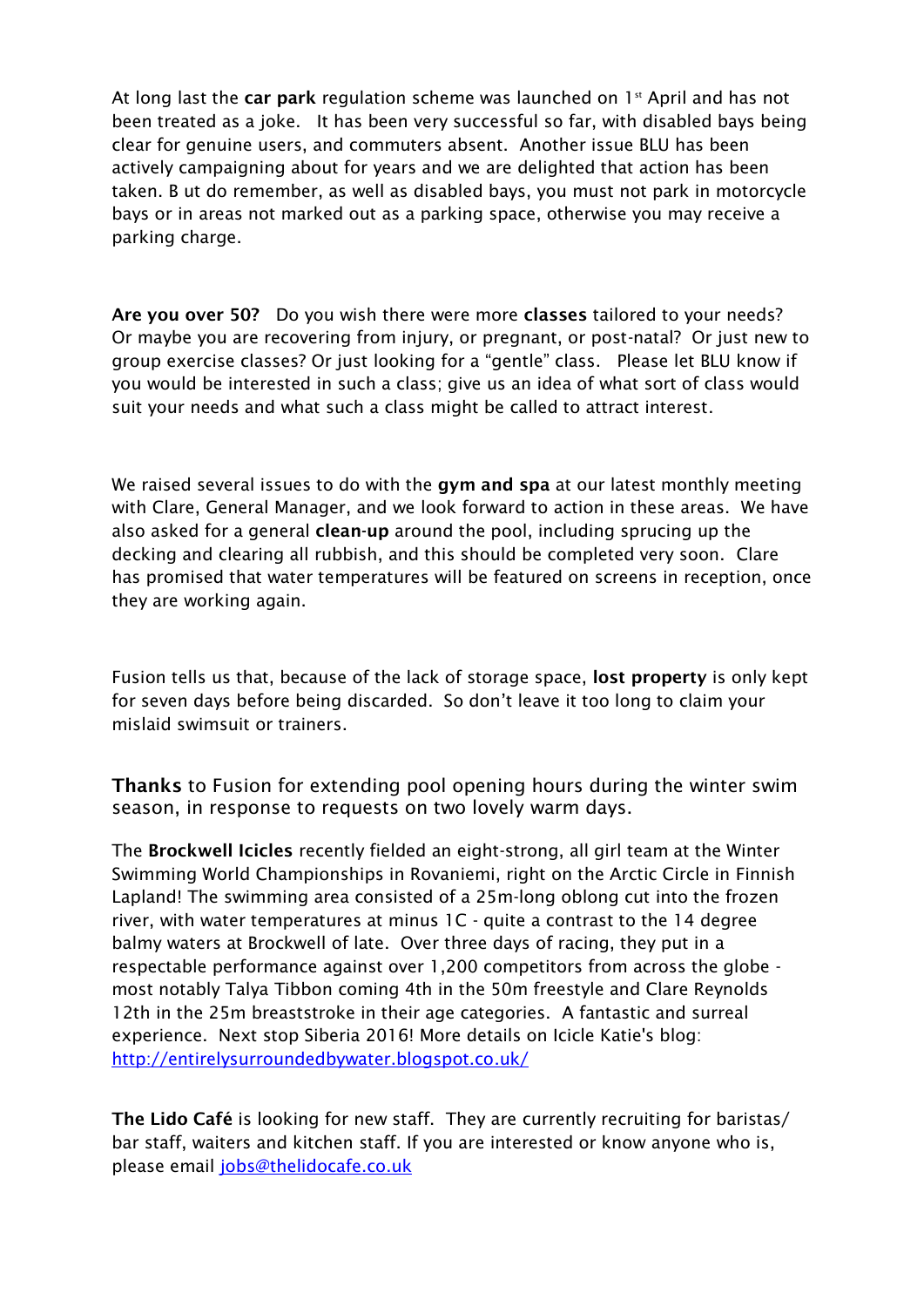There are still some vacancies for **summer lifeguards**. Contact [tara.harris@fusion-lifestyle.com](mailto:tara.harris@fusion-lifestyle.com)

The **Modern Movement** event is taking place on 3rd and 4th May from 1000-1630. For the seventh year, twentieth century furniture, artefacts and fashion will be on view and for sale around the pool. The Lido Café's beach hut will be open selling hot and cold drinks, beer and snacks

On 17th May at 21.15 Herne Hill **Free Film Festival** is showing Beasts of the Southern Wild, the perfect film to watch sitting next to Brockwell Lido. The Lido Café will be offering a BBQ, beer and more. Wrap up well if you're coming to the Brockwell Bathtub. Details at [http://www.freefilmfestivals.org/whats-on/herne](http://www.freefilmfestivals.org/whats-on/herne-hill.html)[hill.html](http://www.freefilmfestivals.org/whats-on/herne-hill.html)

Continuing with the film theme, **Luna Cinema** are showing three films at the Lido this summer, Jaws, Captain Philips and one to be decided by public vote. Details and booking at<http://www.thelunacinema.com/brockwell-lido/4583851636>

We are going to have a **Fun Palace** at the Lido in October. Watch this space for more information and follow the group on Facebook– Fun Palace at the Lido.

**Windrush**, the Triathlon club that trains at the Lido, has launched a junior section. Membership is only £5 a year, and children (8+) can train in running, swimming and cycling at very reasonable rates. You can pick up a leaflet at the Lido or see details at [www.windrushtri.co.uk.](http://www.windrushtri.co.uk/)

**Brockwell Park** Community Partners need to know how you feel about the improvements made to Brockwell Park. Please complete the brief online survey at [https://www.surveymonkey.com/s/BrockwellPark.](https://www.surveymonkey.com/s/BrockwellPark) Or use your smart phone to scan code on posters in the park.

Remember the beautiful **wildflower slope** behind the Lido last summer? On Sunday, 27<sup>th</sup> April from 1030-1230 you can help plant seeds for this year's display.

Monthly **Car Boot Fairs** run by Friends of Brockwell Park will be held in the car park between 0900 and 1300 on 11<sup>th</sup> May, 8<sup>th</sup> June, 13<sup>th</sup> July, 10<sup>th</sup> August and 14<sup>th</sup> September. Sellers' cars (£10) admitted from 7am.